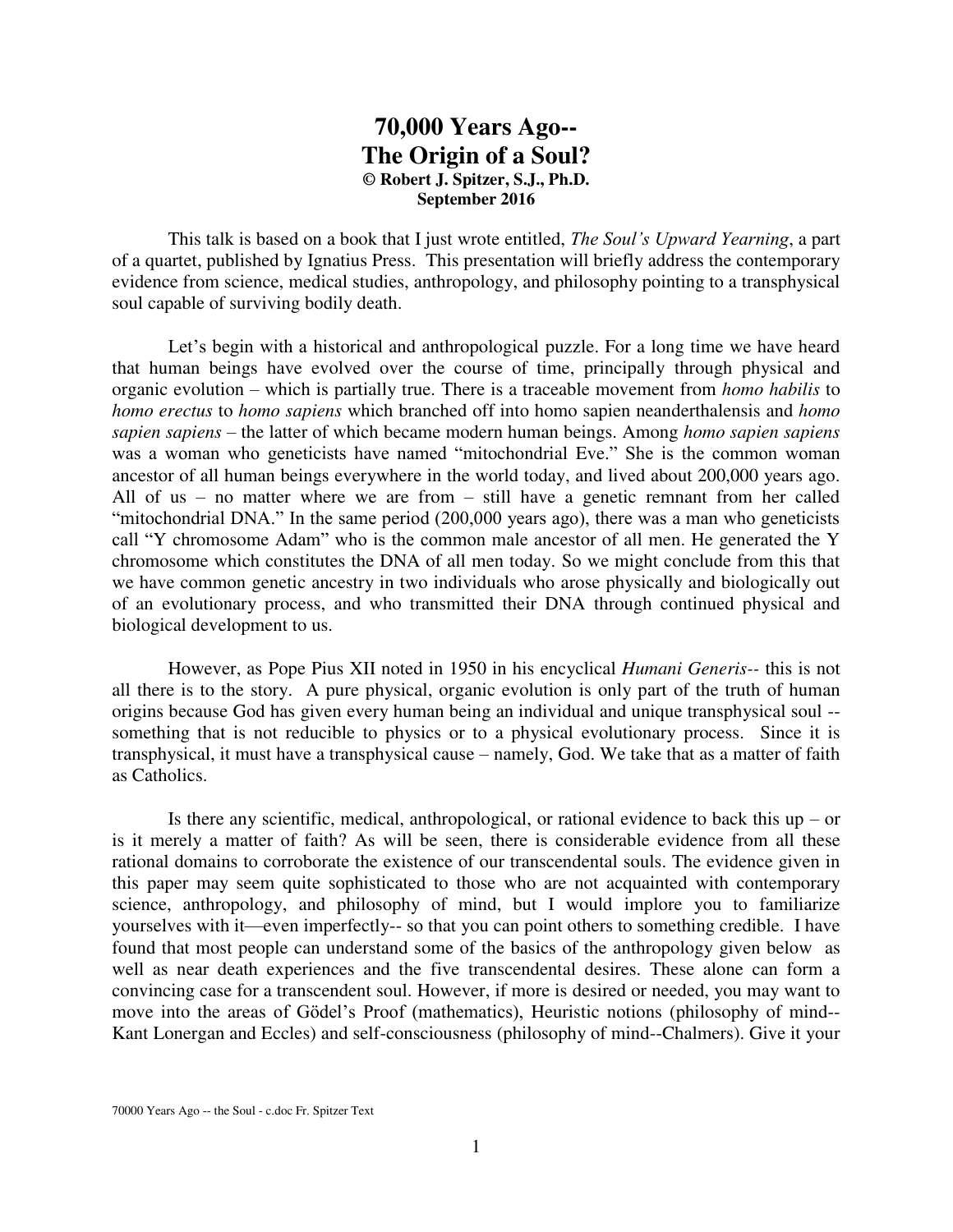best shot – and when possible, tell searchers, sceptics, and potential metaphysical materialists to consider it.

 I would like to clarify one important point before beginning my case for the soul – namely that Catholics are not against evolution. As Pope Pius XII noted in *Humani Generis,* we as Catholics are permitted to believe in evolution – the only thing we are prohibited from believing is a *pure* reductionistic physical evolution which precludes the existence of a unique human soul. Saint Pope John Paul II declared that evolution is more than a mere hypothesis or theory – it has significant arguments to commend its truth (presentation to the *Pontifical Academy of Sciences* 1996). But I am not here today to defend the scientific credibility of evolutionary theory – St. John Paul II has already done that. I am here to defend the existence of our transphysical, transcendental soul in a culture reticent to acknowledge it.

Let me return to the puzzle I mentioned earlier. There is a new book from the foremost linguistic theorist in the country -- Noam Chomsky, and an MIT professor of computational linguistics and computer science and engineering named Robert Berwick, entitled, *Why Only Us*  (published by MIT Press in 2016).

## **Slide 1**

1. Noam Chomsky and Robert Berwick:

 *Why Only Us?* 2016 MIT Press

2. The Communications explosion:

70,000 years ago—evidence of universal grammar. Universal grammar= same syntactical pattern-globally. Small Steps of evolution cannot explain their sudden occurrence. It is not simply cranial capacity, but the capacity to grasp syntactical patterns. Chomsky-hardwiring the brain?

Without delving into the complexities of their analysis, I will give their main point – that between 60,000 to 70,000 years ago, human beings developed a capacity for abstract, syntactical, and universal communication that no other species – not even our most proximate ancestors – developed. I will explain abstract, syntactical, and universal communication later. For the moment, bear two things in mind. First, there is no known or probative biological or genetic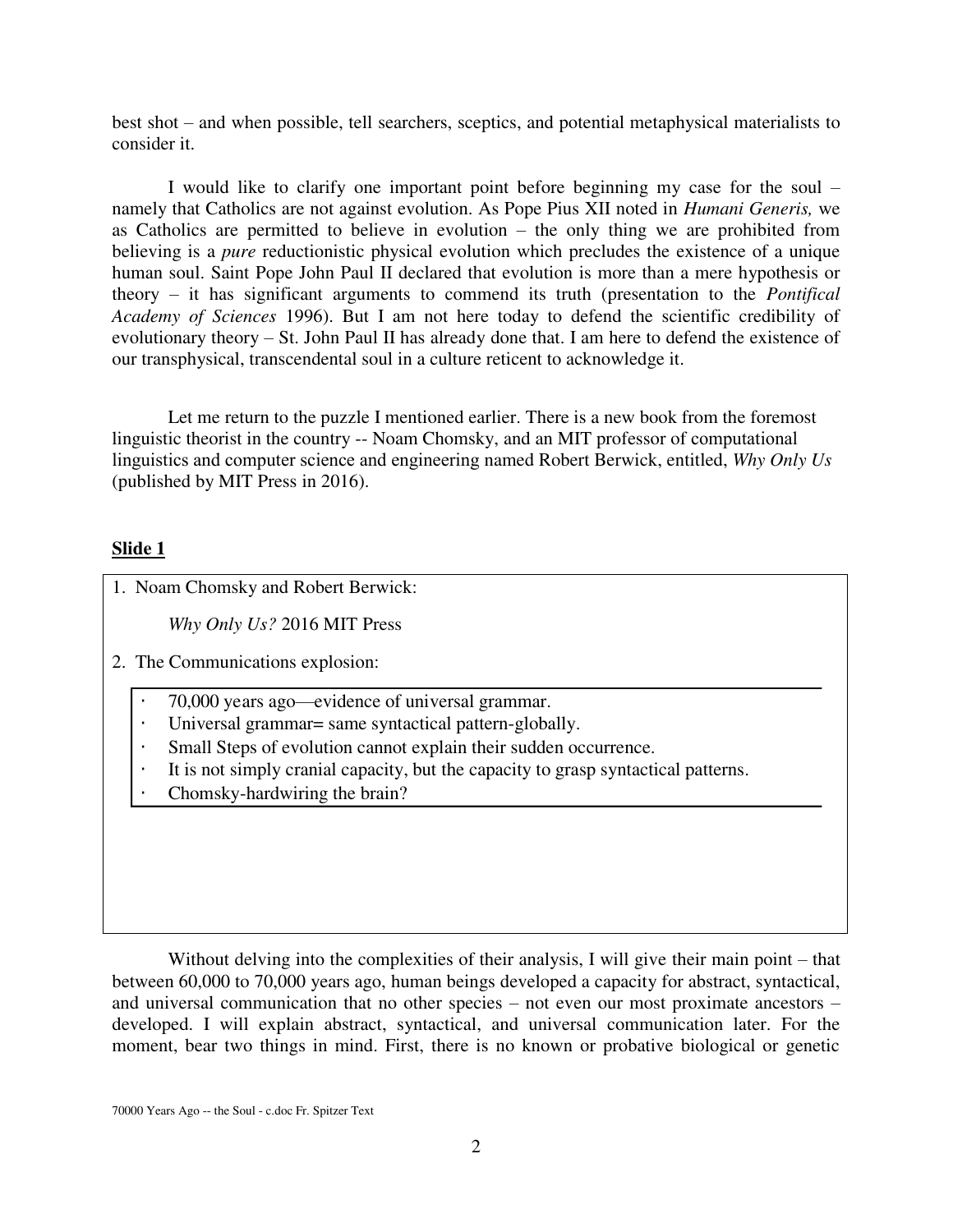explanation for this unique development in human beings, provoking the questions, "What caused it?" and "Was this cause physical or transphysical?" Secondly, it seems that the progeny between mitochondrial Eve/Y chromosome Adam (200,000 years ago) and their progeny who were invested with this abstract and syntactical linguistic ability (70,000 years ago) did not seem to do anything more significant than use stone tools, live in community, and hunt in tandem – and then suddenly, after 130,000 years, an explosion of language, discovery, religion, symbolism, art, and geographical exploration. What happened? And what caused it?

 It seems that our genetic ancestors did convey a genetic-biological-physical profile to us, but they did not give everything to us that makes us human. Something else was added 130,000 years after them (70,000 years ago) that gave rise to the explosion of universal syntactical language, religion, art, mathematics, and the precursors to complex civilization. I would submit that this "something" is a transcendent soul, and that such a soul is the condition necessary for all of the above powers and characteristics – syntactical language, abstract mathematics, religion, symbolic art, and the free choice and moral awareness necessary for law and civilization. If I am correct, then the woman geneticists call "Mitochondrial Eve" was probably not biblical Eve (the first woman having the soul necessary for free choice and moral decisions) and the man geneticists call "Y-Chromosome Adam" was probably not biblical Adam (the first man having a soul capable of free choice and moral decisions). Before exploring this contention – and the evidence for a soul, we will want to probe more deeply into the findings of Noam Chomsky and Robert Berwick about the sudden and unique occurrence – explosion – of universal syntactical language.

What does Chomsky mean by this universal syntactical language? There are two basic characteristics. First, human beings can pass what might be called the syntactical test – which means they have enough abstract capability to differentiate between the meaning of a subject and a predicate – and to differentiate between the meaning of a subject and an object. Thus, very small children can understand the difference between "dog bites man" and "man bites dog" – and even see the humor in it. But no chimpanzee – which can learn 200 individual signs in American Sign Language – can make this distinction. They simply do not have the capacity for abstraction (necessary to relate distinct objects to one another in various categories) required to differentiate between subjects (in general) and objects (in general). Chomsky and Berwick believe that there might be a physical explanation linked to a special genetic switch affecting the brain, but they are far from showing how such a genetic switch or a patterning of brain modalities could give rise to the power of abstraction (necessary for relating objects to one another in various categories).

As I will explain later, predicates and objects are conceptual ideas (i.e. ideas *relating* objects and ideas to one another) and subjects are merely perceptual ideas (ideas referring to a single object – like a man or a banana). You will just have to take my word for it now, but conceptual ideas need a basis for relating ideas to one another – and we call this "basis for relating ideas" – "heuristic notions." This is just a fancy way of saying that we need big general ideas to relate other less general ideas to one another. So what are these big general ideas – these heuristic notions? They are six questions with which we are all familiar -- the questions why,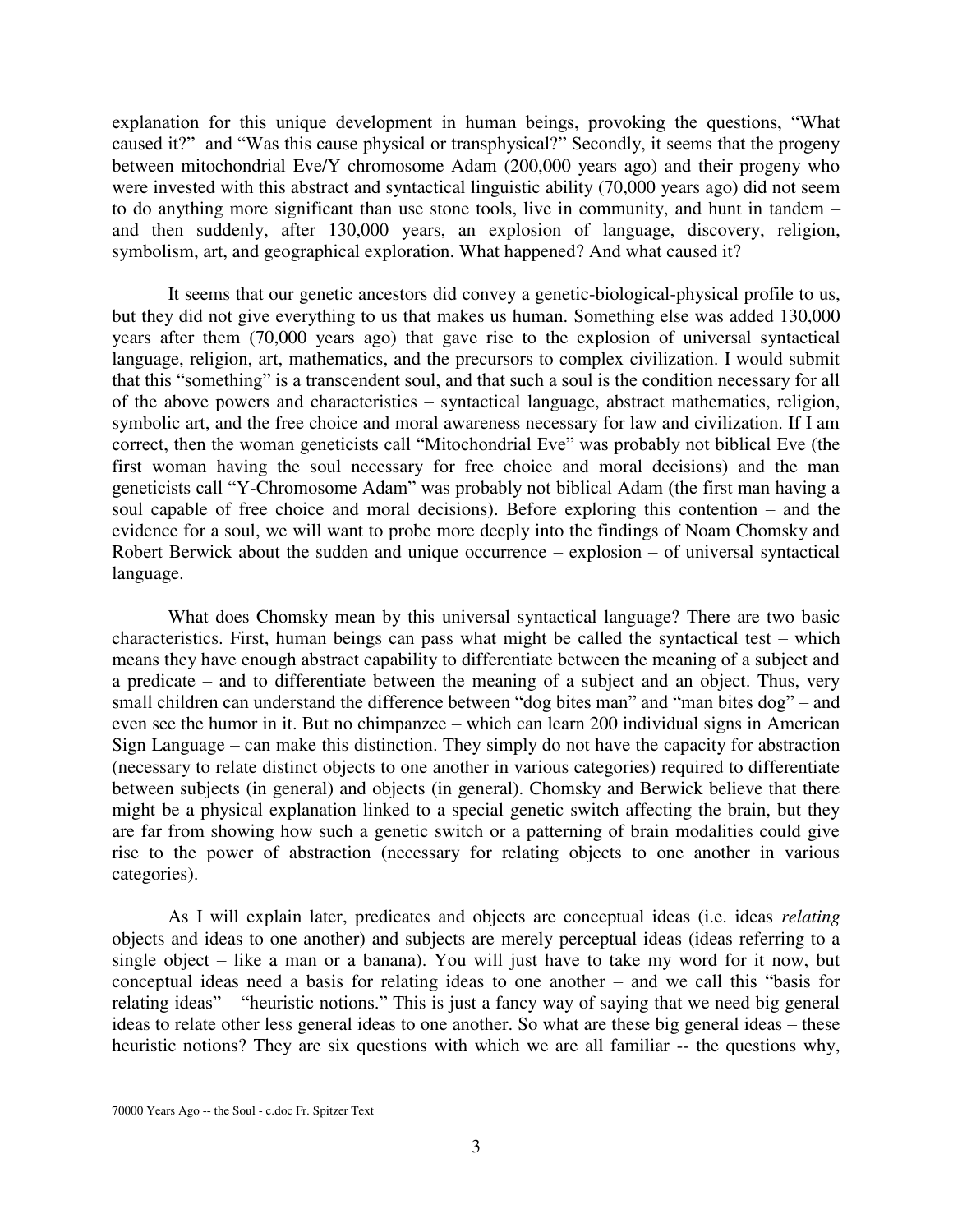how, how many, what, where, and when. As we shall see, these big general ideas could not have been abstracted from experience or from wiring or patterns in the brain, and this is what has caused philosophers like Bernard Lonergan, or the Nobel Prize winning physiologist, Sir John Eccles, to declare that they must have a transphysical status and origin  $-$  a soul. But we are getting ahead of ourselves here. I only say this now, because as I will contend, I do not think that Chomsky's and Berwick's explanation of the explosion of universal abstract language – namely, brain patterning and wiring – is adequate. Nevertheless, I believe their insight about this uniquely human phenomenon occurring 70,000 years ago is quite valid.

The second major point of Chomsky and Berwick is the universality of the uniquely human capacity to pass the syntax test. What is remarkable about human beings is that we could take a child from an African culture which has a rather unique way of expressing syntax and grammar, and place him, say, in a Chinese culture which has a totally different way of expressing syntax and grammar, and that child will be able to learn the syntax and grammar of that completely different language almost immediately – as if there were a universal syntax underlying every particular expression of it which young children understand from birth! I have my reasons for suspecting that this universal syntax must come not from a brain – but from the soul. I believe that the reasons for this have been articulated by Aristotle, Saint Augustine, and Saint Thomas Aquinas in the past – as well as Bernard Lonergan, Sir John Eccles, and Michael Polanyi today. I will discuss these points briefly later in the talk. For those interested in a detailed explanation of the correlation between universal syntax and a transphysical soul, please read my book, *The Soul's Upward Yearning: Clues to our Transcendent Nature from Experience and Reason* (Chapters 3&6).

So let's recap -- 70,000 years ago human beings acquired the capacity for universal syntactical abstraction. Chomsky and Berwick believe this might be explained by biology and genetics alone, but I would contend that it cannot – because of reasons given later. Recall that no other primate, no matter how sophisticated, has ever crossed the syntax threshold according to the studies of not only Noam Chomsky and Robert Berwick, but also Herbert Terrace and a variety of others. But this is not all – the minute human beings receive this capacity for universal syntactical abstraction (and universal abstract language), they also received six other capacities/tendencies as well.

So what else happened 70,000 years ago? Since human beings had the capacity for abstract syntactical language, they could communicate something *about* something – and they could answer the questions "What?" "Why?" "Where?" "When?" "How?" and "How many?" This enabled them to express themselves geographically, temporally, causally, symbolically, and even transcendentally. This led to a tremendous explosion of exploration, discovery, art, and religion.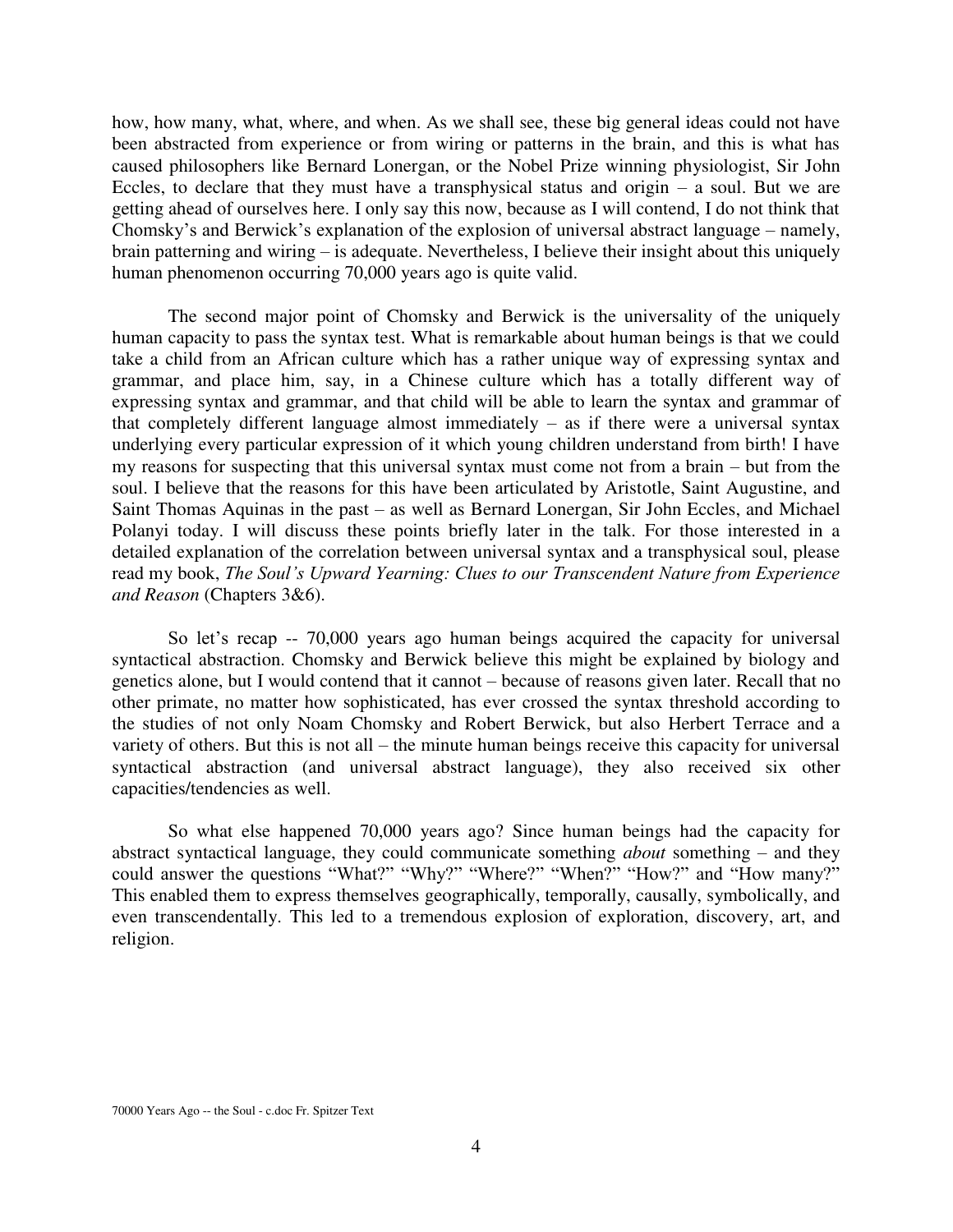#### **Slide 2**

60,000 year ago six events happened without genetic, biological, or anthropological explanations:

- Human beings develop syntactical language and symbols
- Human migrations out of Africa to whole world
- Humans have interest in religion and burying dead
- Human beings have interest in abstract art (on cave walls) –
- Human beings develop abstract numeration and math
- Human beings have interest in law and legal systems

[../../AppData/Local/Microsoft/Windows/INetCache/Content.Outlook/E53799AI/%09http:/-](../../AppData/Local/Microsoft/Windows/INetCache/Content.Outlook/E53799AI/%09http:/--www.smithsonianmag.com-history-journey-oldest-cave-paintings-world-%09180957685-?no-ist) [www.smithsonianmag.com-history-journey-oldest-cave-paintings-world-%09180957685-?no-ist](../../AppData/Local/Microsoft/Windows/INetCache/Content.Outlook/E53799AI/%09http:/--www.smithsonianmag.com-history-journey-oldest-cave-paintings-world-%09180957685-?no-ist)

Here's a source for cave carvings inspired by religion from 70,000 years ago: [http://www.smithsonianmag.com/history/journey-oldest-cave-paintings-world-180957685/?no](http://www.smithsonianmag.com/history/journey-oldest-cave-paintings-world-180957685/?no-ist)[ist](http://www.smithsonianmag.com/history/journey-oldest-cave-paintings-world-180957685/?no-ist)

 Let us examine a few of these new developments. First, human beings seemed to have stayed within the vicinity of the border between Angola and Namibia (in Africa) for 135,000 years – between Mitochondrial Eve-Y Chromosome Adam (200,000 years ago), and the great migration out of Africa (starting 65,000 years ago). In other words, sometime after receiving the capacity for universal, syntactical language, human beings began to migrate from an area in which they lived for 135,000 years and began to spread all over Africa. 5,000 years later, they are moving out of Africa into the Near East and Middle East – and from the Near East and Middle East into Europe and Asia – and from Europe and Asia to the northernmost areas of Siberia. Then they crossed the Arctic land bridge (which existed at that time) into the northernmost part of America, and then proceeded south, so that in 1,000 years they would move from the northernmost point of the western hemisphere to the southern tip of South America. What explains this radical transition from a rather sedentary human community on the border of Namibia and Angola, to world exploration? Was it simply a lack of food? Simply a desire to escape tribal enemies? Though this may have been part of the reason, it does not explain the rapid and world-wide expansion of the human population even on the oceans to Indonesia and even Australia. I would submit that there is something more than simple need – there was a "spirit" of curiosity and adventure – something absent in our most proximate ancestors – that engendered the spirit to discover and explore.

Something else also happened in this period -- human beings started burying their dead – treating the remains of their deceased with respect – and burying them with rituals and objects indicating a belief that they would survive their physical death (see, for example, a burial site with these objects from this period in the Skhul cave at Qafzeh, Israel). If humans did not believe in their spiritual nature or life after death, we might ask, "Why did they bother to bury their dead with great respect – and with rituals and objects?" And if they did have an awareness of their spiritual nature and life after death, we might ask the further question, "Where did they get this awareness from?" After all, 130,000 years of ancestors did no such thing – and then suddenly,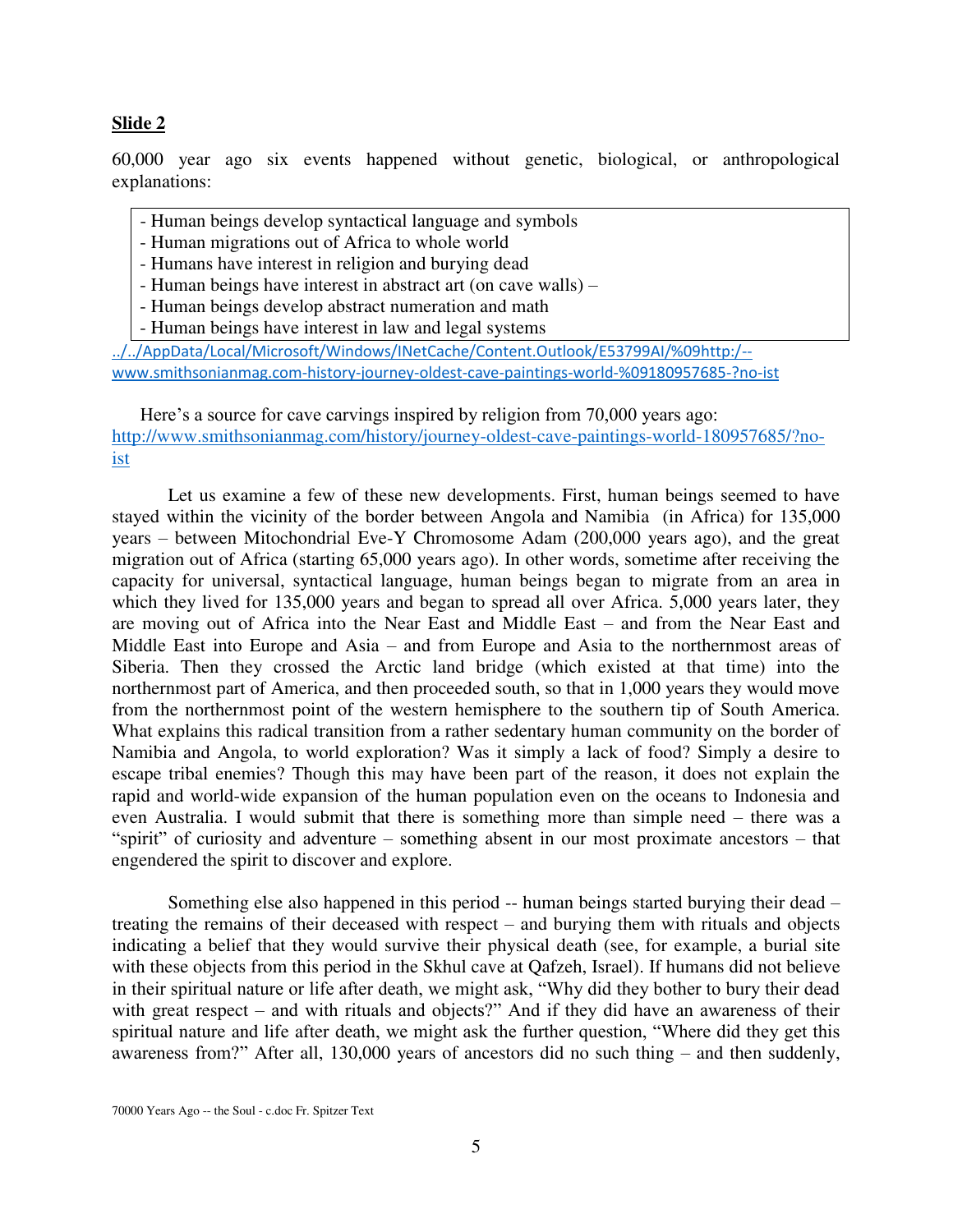human beings seem to be doing it as a universal practice. Did this spiritual awareness – this awareness of something beyond the physical world also come from our transphysical soul?

We also see another development concomitant with burial and religion – art and symbolic representation. There are cave drawings with religious significance dating back to about 70,000 years ago in Leang Lompoa in Maros, Indonesia (see Jo Marchant in *Smithsonian* January 2016). See also cave drawings approximately 50,000 years old in the caves in Pettakere on the island of Sulawesi in Indonesia. The drawings of animals are rather well developed and have symbolic significance, indicating that they were probably preceded by more primitive attempts at art and symbolization. Many scholars believe that the animal drawings have sacred and cultural symbolic significance (see Ghosh, Pallab, "Cave paintings change ideas about the origins of art").

 In the same period, numeration systems (the precursor to formal mathematics) originated. Counting or tallying by using fingers on the hand undoubtedly preceded tallying with objects (such as sticks). This in turn preceded written numeration. Tallies made by carving notches in wood, bone, and stone were used for at least forty-thousand years before the development of written numeration systems (see George Ifrah 2000 *Universal History of Numbers*, pages 64-67). There is no evidence of abstract numeration in any other species except human beings. Did this originate from our heuristic notion of "how many?" – And can this innate heuristic notion (standing at the foundation of all quantitative relationships) be explained by programming of the brain? As noted earlier, it is quite unlikely. For it is one thing to program a brain (or computer) to count, but quite another thing to understand counting itself and its significance. It is these abstract concepts that elude mere programming or patterning of the brain. As Gödel's theorem reveals (addressed later), humans do mathematics very differently from computers. The latter follow programs while the former invent them. The former have an abstract understanding of numeration itself in all of its permutations, while the latter lack all such understanding.

Human communities having durable structures, some specialization of labor and commerce, and a sense of social norms began to arise as a result of migrations, differentiated linguistic systems resulting from those migrations, and the ability to barter and exchange on the basis of counting and tallying. Religion probably had a part to play in the origin of social norms underlying these settlements. It seems that as migration occurred, some groups stayed behind while others continued to migrate. Those who stayed behind used their linguistic and numeric capacities to specialize labor, and their religious instincts to solidify basic social norms and rules.

Why did this explosion of universal language, exploration and discovery, abstract numeration, religion, art, and social norms occur? Up to now we have only surmised that all of these events were interrelated and originated about 70,000 years ago – and that merely physicalist explanations (such as brain rewiring) may well be inadequate. In light of this, we have speculated that there may be a transphysical cause of these capacities – a transphysical cause of the heuristic notions underlying syntactical language and mathematics – a transphysical cause for human interest in religion and art – and even a transphysical cause of our indomitable

<sup>70000</sup> Years Ago -- the Soul - c.doc Fr. Spitzer Text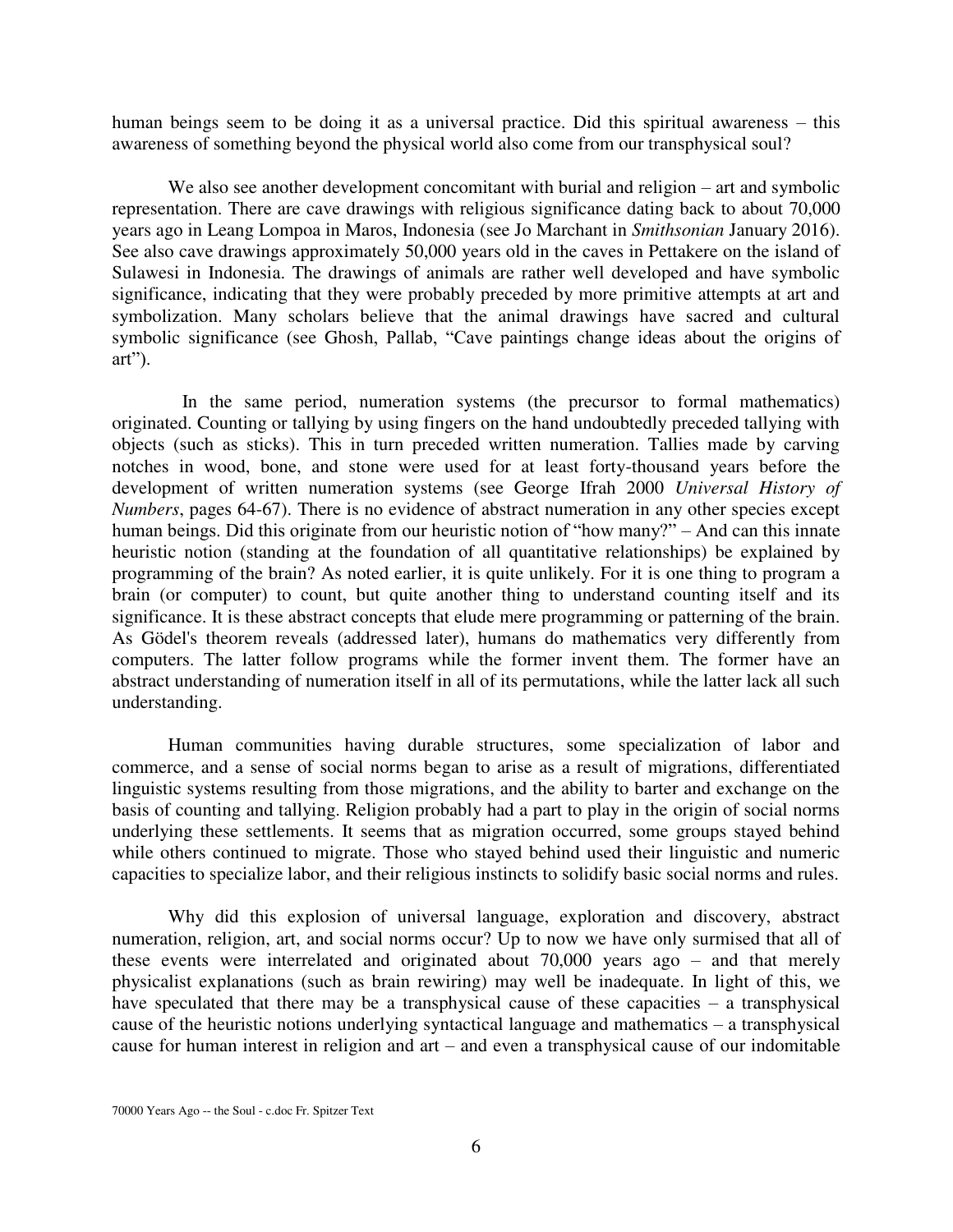spirit of discovery and adventure. But is there any evidence that such a transphysical cause exists? Any evidence for a transphysical soul – or for the transcendental capacities to which we alluded above? Is there any evidence we can turn to *now* to reveal an adequate explanation for what happened back then – 70,000 years ago? I believe there is. Let me briefly discuss five kinds of evidence which I have explored in depth in *The Soul's Upward Yearning: Clues to Our Transcendent Nature from Experience and Reason.* 

## **Slide 3**

 $\overline{a}$ 

Five indications of our Transphysical Soul

1. Medical Studies of Near-Death Experiences.

2. Five transcendental desires-from Plato to Lonergan.

- 3. Heuristic notions, conceptual ideas, and the Syntax Test.
- 4. The hard problem of consciousness- Chalmers.

5. Gödel's Theorem.

 Let us begin with the first kind of evidence – peer-reviewed medical studies of near death experiences. Though there may be many valid anecdotal accounts of these near death experiences – some of which are written by esteemed physicians (such as Dr. Eben Alexander), I would recommend restricting ourselves to large, longitudinal, peer-reviewed medical studies of this phenomenon that reveal considerable verifiable data of the survival of human consciousness after bodily death. There are several such studies in the  $21<sup>st</sup>$  Century.

## **Slide 4**

 $\overline{a}$ 

1. Near Death Experiences

Recent Peer Reviewed Medical Studies

- 1. Samuel Parnia, M.D., *et. al.* —South Hampton University Study 2014
- 2. Pim van Lommel, M.D. *et al.* –Lancet Study 2001
- 3. Kenneth Ring, PhD *et al*. –NDEs and the Blind 1999
- 4. Janice Holden, PhD, -Combined Vertical Study 2007

 5. Journal of Near Death Studies (International Association of Near Death Studies) http://iands.org/research/publications/journal-of-near-death-studies.html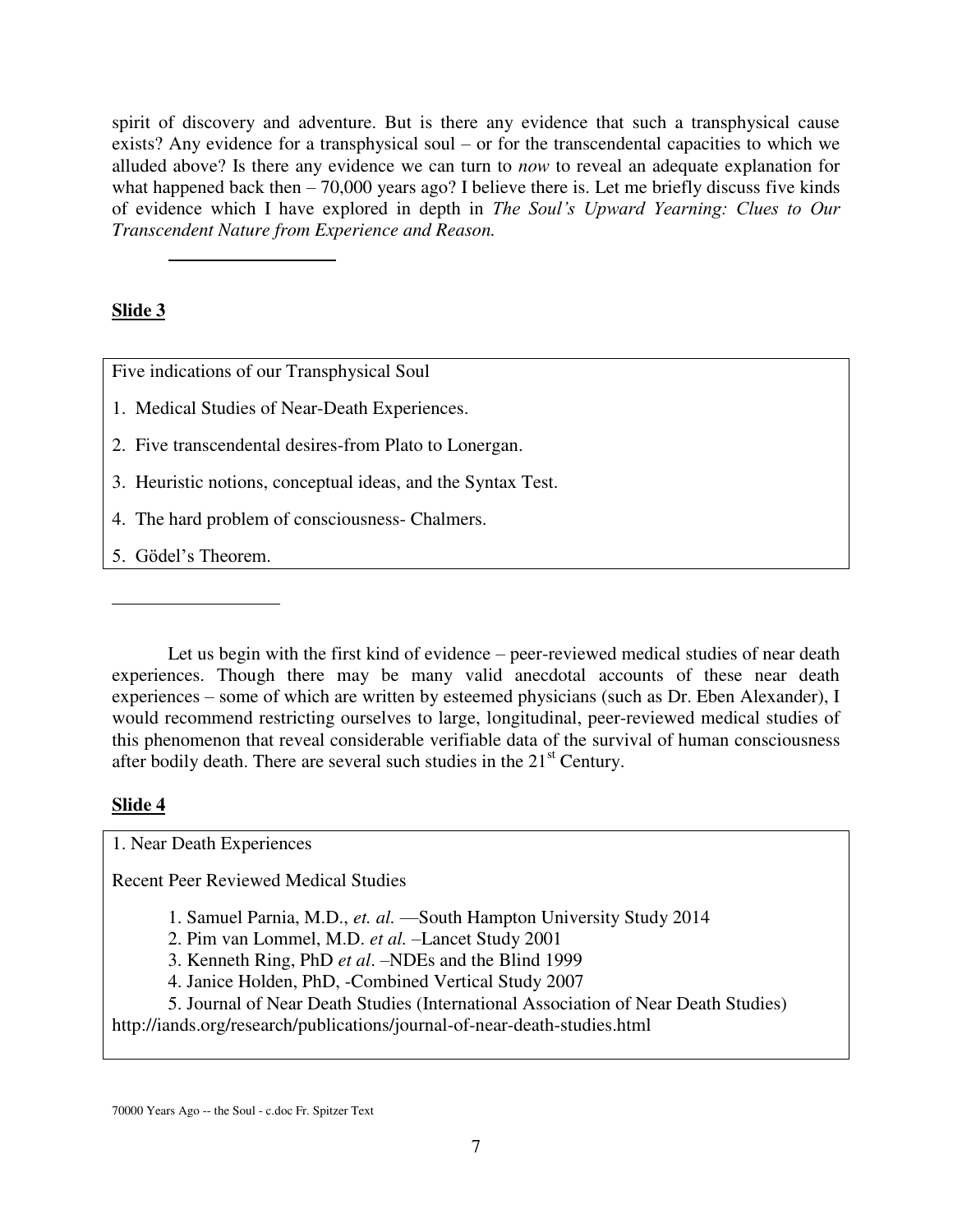Of particular note are the studies of Dr. Samuel Parnia and his colleagues at South Hampton University in 2014 (reported in the peer-reviewed medical journal *Resuscitation*), the study of Dr. Pim van Lommel and his colleagues in the Netherlands in 2001 (reported in Britain's prestigious medical journal *The Lancet*), and the study of Dr. Kenneth Ring and his colleagues on the near death experiences of the blind in 1999, and the study of Dr. Janice Holden in which she combines 39 independent studies of veridical data during near death experiences.

 So what do these studies find? They find that 85% of children and 20% of adults who undergo clinical death (flat EEG, fixed and dilated pupils, and absence of gag reflex), have an experience of leaving their physical bodies. They experience themselves having a transphysical soul which leaves their bodies, enabling them to see their bodies from a point above and beyond them.

 $\overline{a}$ 

## **Slide 5**

 $\overline{a}$ 

1. Near Death Experiences

What happens?

- 1. Clinical Data- Flat EEG, fixed pupils
- 2. Transphysical Soul-Body:
	- Can see, hear, involuntary move
	- Can remember and recall past memories
	- Self-conscious, functional intelligence, emotions
- 3. Body stays in physical world- reporting data
- 4. Body transported to a heavenly domain

When the transphysical soul leaves the physical body (coincident with the onset of brain death marked by an absence of electrical activity in the cerebral cortex and minimal electrical activity in the lower brain), it is conscious – and so we should refer to it as a person. This conscious soul is capable of seeing and hearing, recalling past memories, remembering new memories, and movement. The person enjoys the same kind of self-awareness enjoyed before clinical death – and his or her new spiritual form is not subject to physical laws – that is, it can pass through walls of the operating room – and even the hospital itself – and can defy gravity.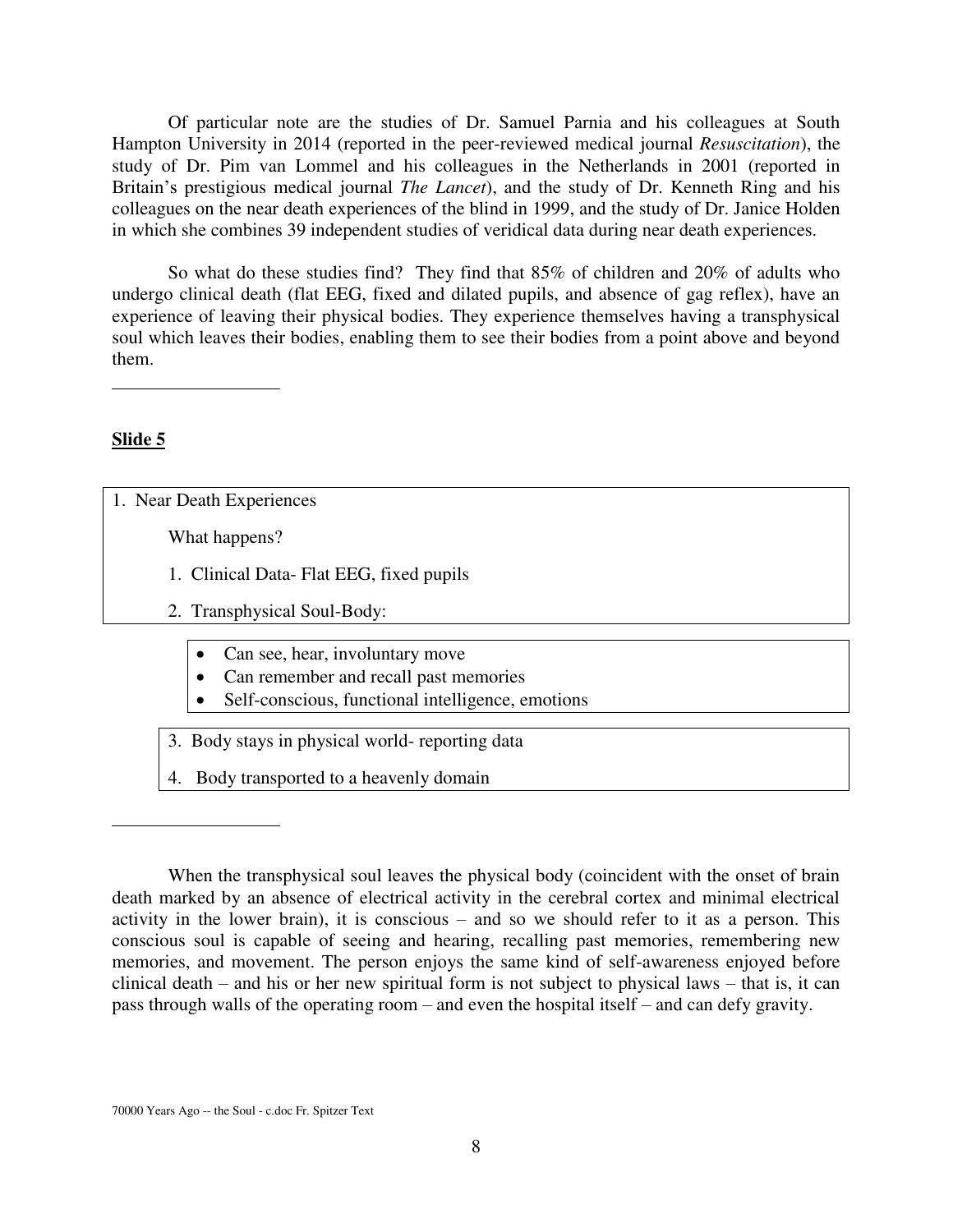Of great importance here is the transphysical soul's ability to see, hear, and remember objects and activities in the operating room or other different physical locations around it. This enables independent researchers after the fact to evaluate the veracity of data reported by the patients during the time of clinical death. So what kind of data is reported?

#### **Slide 6**

 $\overline{a}$ 

 $\overline{a}$ 

## 1. NEAR DEATH EXPERIENCES

Vertical data- NDE's

1. Accurate reporting of verifiable data during clinical death.

2. 80% of blind people see during clinical death.

 3. Reports from a domain beyond the physical universe (e.g., the loving white light and deceased relatives).

4. The absence of death anxiety.

With respect to veridical data – unusual data not expected to occur that has been verified by an independent researcher after the fact – we have literally thousands of cases of perfectly accurate reporting from patients who were clinically dead. Some of these are reported in the *Soul's Upward Yearning,* but detailed accounts are also provided by the many books and articles referenced there as well as in the *International Journal of Near Death Studies*. A few examples will suffice. One patient (Maria) reported that she had passed through the walls of the hospital and was looking at the third floor ledge – from the outside looking toward it – and saw a tennis shoe with a worn toe and a shoelace underneath the heel. A researcher, Kim Clark, crawled out on the ledge of the hospital and found the shoe there precisely as Maria had reported it. In a Pim van Lommel study, one man who had been in a deep coma, later told a nurse that he recognized her and saw where she had placed his dentures during resuscitation efforts, and even described the cart into which she placed them. They were there, precisely as he described it.

Dr. Raymond Moody also reports similar veridical out-of-body experiences, the most frequent of which are people who leave the operating room (after seeing the resuscitation efforts going on) and visit their relatives and friends in hospital waiting rooms (literally moving through walls). One patient reported seeing her young daughter wearing mismatched plaids (which was highly unusual and only knowable if she had actually been in the waiting room). Another woman overheard her brother-in-law talking to a business associate in the hospital waiting room in a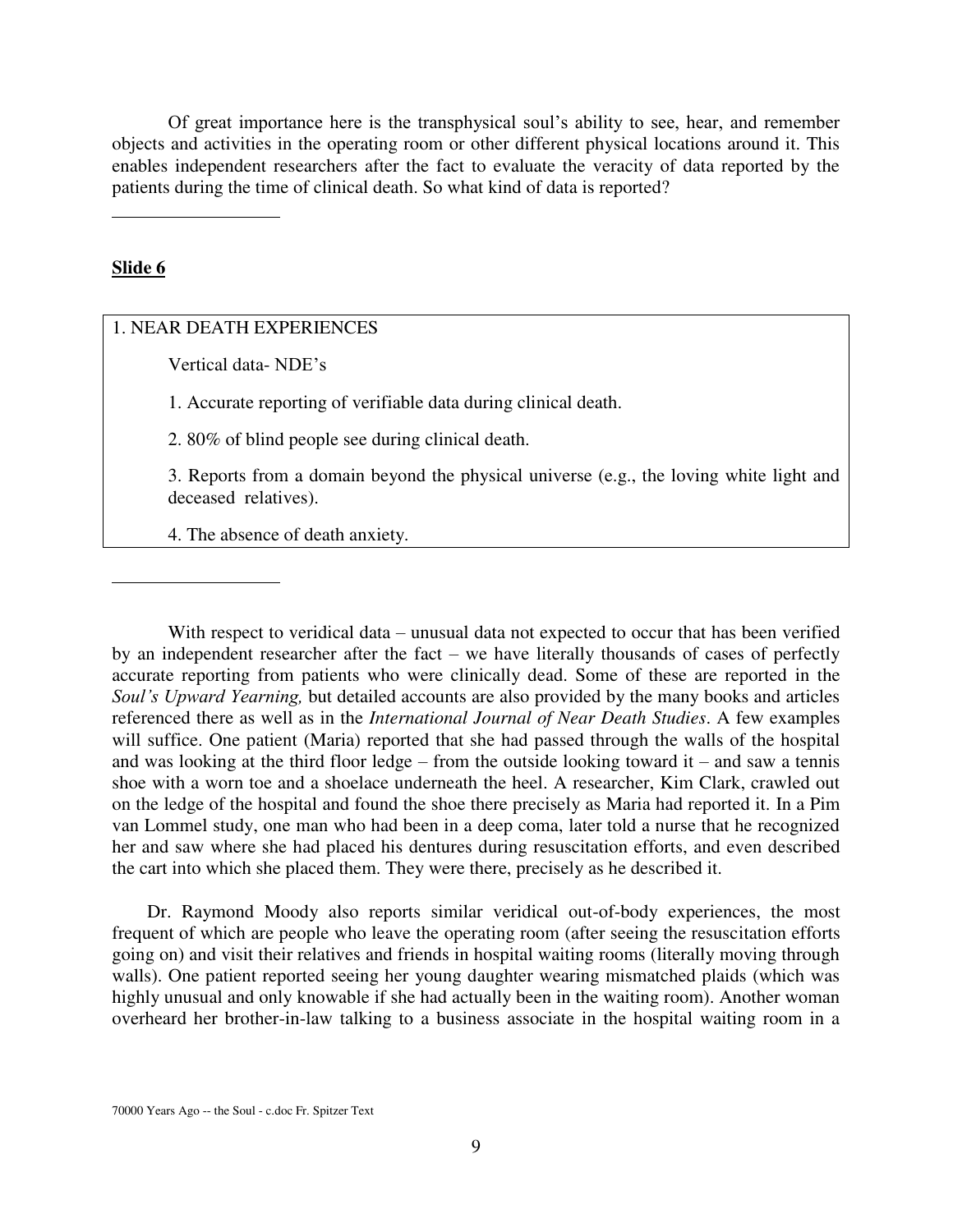very derogatory manner, and was able to report this back to him later. This goes to show that you should not speak badly about the dead!

The second kind of verifiable data – the near death experiences of the blind (from Dr. Kenneth Ring, et. al.) may be more significant than the first because it rules out a lot of physicalist explanations for NDE's. Essentially what Dr. Ring found was that approximately 80% of blind people – most of whom were blind from birth – could see and report verifiable data occurring during the time of their clinical death. If there is no transphysical soul capable of seeing, then these reported phenomena are inexplicable. Why? Because the patient in question (blind from birth) was not able to see in their physical bodies either before or after their near death experience – only during the time of it! These cases rule out physicalist explanations of NDE's -- such as hallucinations, stimulation of the parietal lobe, or dreamlets caused by trauma, anoxia, or medications – because all of these explanations require that visual images be a part of the brains memory or active imagination. Obviously a person who is blind from birth has no memory of visual images or an active imagination which includes them. This, it seems to me, lends considerable objective credibility to NDE's as a *transphysical* phenomenon occurring within a transphysical substance – i.e. a soul.

The third kind of verifiable data – reports of experiences of deceased relatives and friends in a heavenly domain – has been carefully catalogued by Dr. Raymond Moody, Dr. Bruce Greyson, Dr. Jeffery Long, Dr. Emily Kelly, and Dr. Pim van Lommel. Essentially, the clinically dead person leaves the operating room and is transported to a heavenly domain where they frequently encounter an intensely loving white light, Jesus (particularly in the case of children), and/or deceased relatives and friends. With respect to deceased relatives, many patients learn information from them or about them to which they would otherwise have no previous access. When this information is checked out by other relatives who knew the deceased person, it is confirmed to be true. For example, one patient met an aunt (the sister of his mother) who had died during childhood. His mother had never mentioned her sister, because he would not have known her. After he returned to his body, he reported the encounter to his mother who was surprised that he knew about her (since she had died so many years before he was born). When he told her the secret name that she and her sister had for their teddy bear, she was shocked. She had never divulged it to anyone. As with the first two kinds of verifiable data, there are literally hundreds of well-attested cases of this kind as well.

What might we conclude from this? There is a significant amount of independently verifiable data reported in multiple reputable longitudinal studies and published in peer reviewed medical journals. Most of the data in these studies cannot be explained by physicalist explanations (e.g. hallucinations). As has been aptly demonstrated not only by the NDE's of the blind, but also by the comprehensive refutation of these explanations by Arizona State Universities neuroscientist Dr. Mario Beauregard in his book *Brain Wars.* In view of this, it is reasonable and responsible to believe on the basis of objective and verifiable data that human beings can, and most likely will, live beyond the death of their physical bodies implying the existence of a transphysical soul.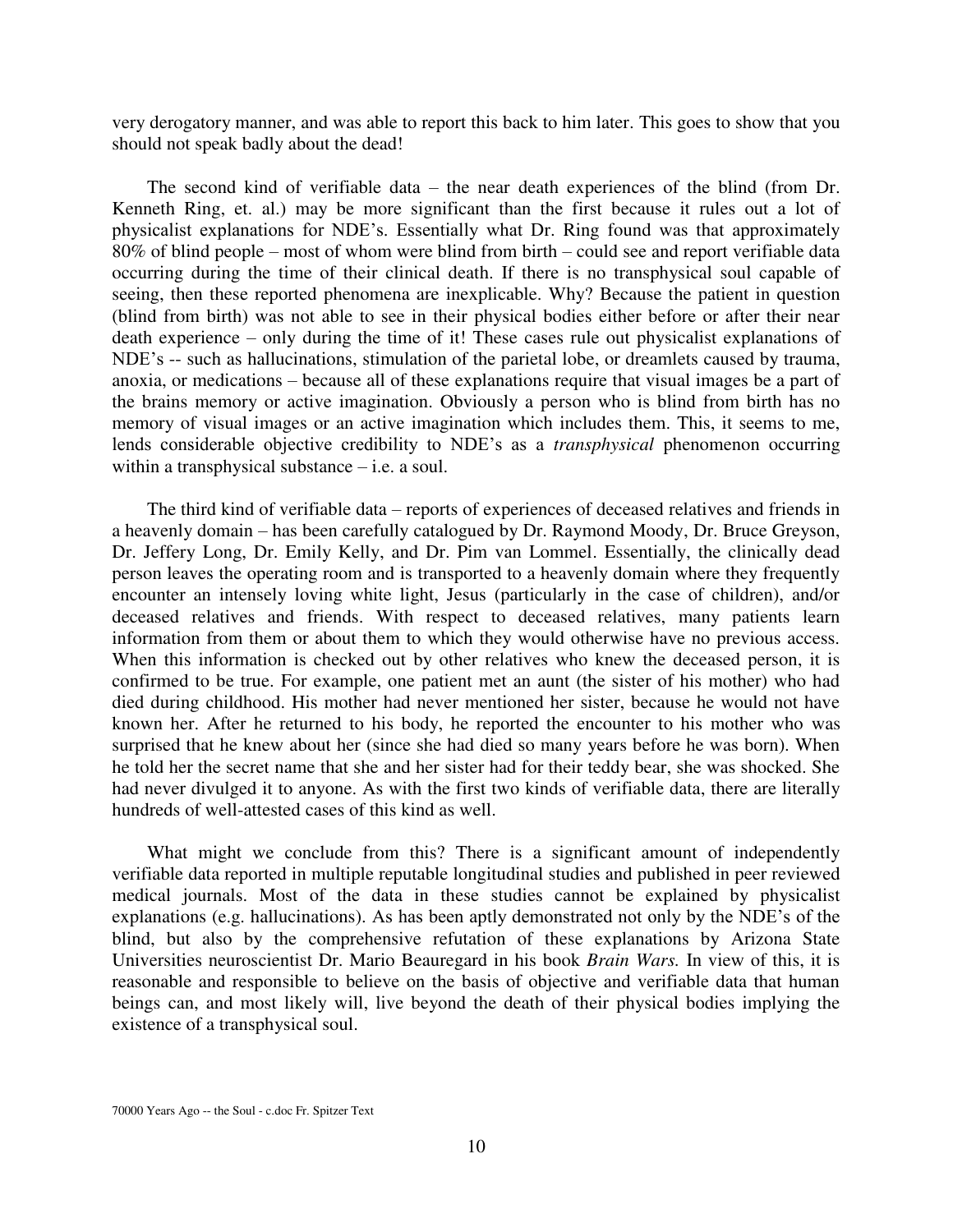Why is this important for explaining the puzzle of human development 70,000 years ago? If human beings really do have a transphysical soul capable of surviving bodily death, and this soul has other transcendental qualities – such as heuristic notions, self-consciousness, and transcendental awareness – then if physicalists' explanations fall short of explaining the explosion of human creativity and discovery 70,000 years ago, we might rationally make recourse to the explanation suggested by Pope Pius XII in 1950 – namely that God creates in every human being a unique transphysical soul. Does this transphysical soul revealed by NDE's have other transcendental qualities? Indeed it does. Let us examine some additional contemporary evidence.

Our second consideration is the five transcendental desires for perfect truth, perfect love, perfect fairness/goodness, perfect beauty, and perfect home/being. These transcendental desires were not discovered in the 21<sup>st</sup> century, but go back to the thought of Plato and Plotinus, and became central to the thought of Saint Augustine, Boethius, and Saint Thomas Aquinas. They have been reexamined and the arguments for them rearticulated over the last 60 years by thinkers such as Bernard Lonergan, Karl Rahner, and Hans Urs von Balthasar.

#### **Slide 7**

 $\overline{a}$ 

Five Trancendental Desires

- 1. We have a desire for perfect truth- all correct answers to all questions
- 2. The desire for perfect love
- 3. The desire for perfect justice-goodness
- 4. The desire for perfect beauty
- 5. The desire for perfect home

Plato discovered that we not only have a desire for truth, but a desire for perfect truth; not only a desire for fairness and goodness, but also a desire for perfect fairness and goodness; not only a desire for beauty, but a desire for perfect beauty. We have the same desires for perfect love and perfect home. Just on the surface of it, we could not have these desires unless we are aware of the object of our desire. Hence we must have at least a tacit awareness of perfect truth, love, fairness/goodness, beauty, and home. Before asking the obvious question, "Where did we get this awareness from?" we can give a much more precise demonstration that we really are aware of these perfections.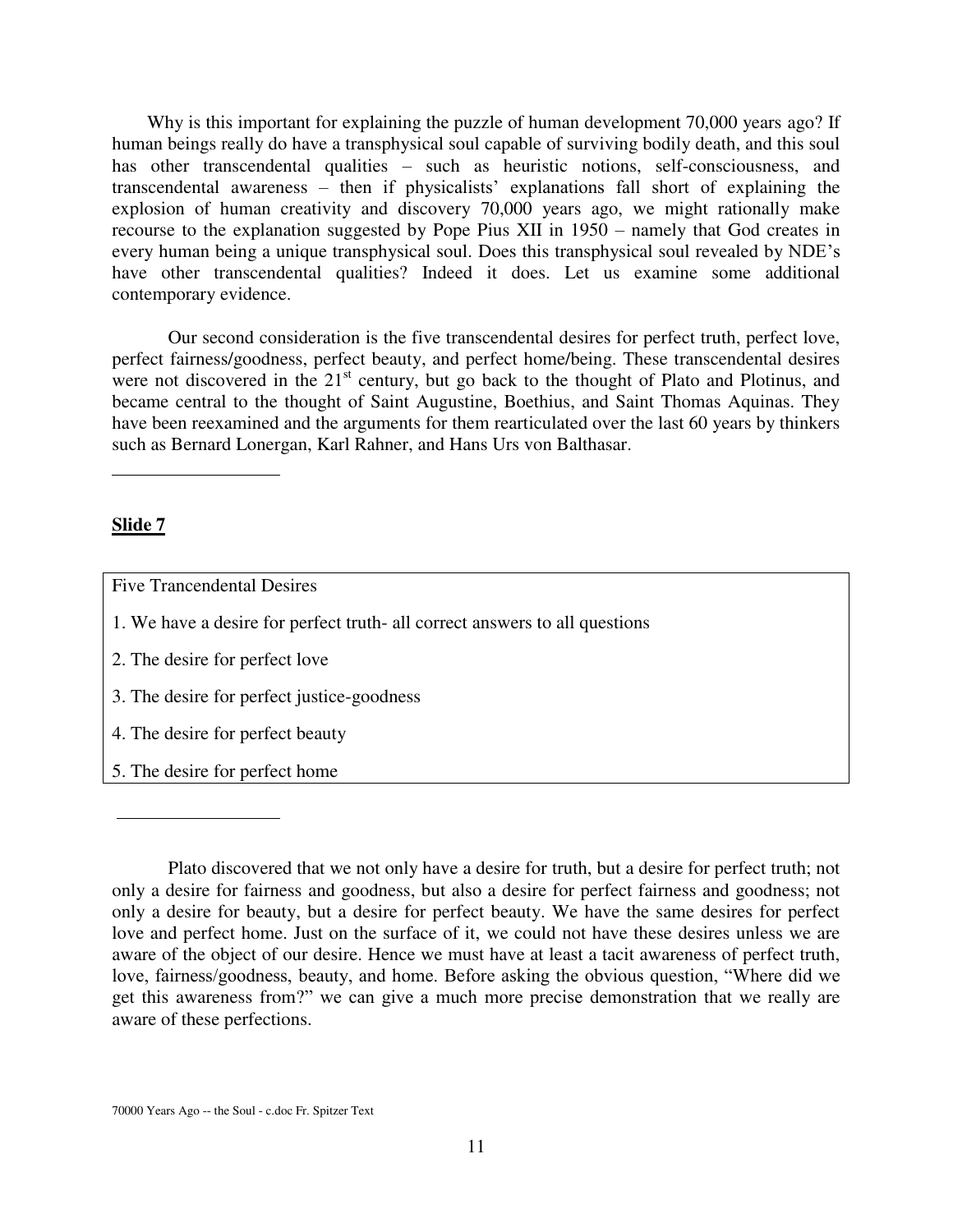#### **Slide 8**

2. Five Transcendental Desires How the argument works 1. We can recognize every imperfection in T, L, H-G, B+H 2. How could we recognize every imperfection in T, L, J-G, B+H unless we had at least a tacit awareness of what perfect T, L, J-G, B+H is like? 3. Where did we get our tacit awareness of perfect T, L, J-G, B+H from? Cause must be commensurate with its effect. 4. Therefore, we must have connection with perfect T, L, J-G, B+H  $\overline{a}$ 

Here is how the basic argument works.

1. We can recognize every imperfection in Truth, Love, Fairness/Goodness, Beauty, and Home. If we really can recognize every imperfection in these five transcendentals, then the rest of the argument will follow almost automatically. So what is the evidence for our ability to recognize every imperfection in these five areas? Various authors have articulated it in different ways. Bernard Lonergan addresses our desire for perfect truth – our desire for the complete set of correct answers to the complete set of questions – what he calls "the pure unrestricted desire to know." His interior justification of this is too much for this paper, but those interested will want to read either Chapter 3 of the *Soul's Upward Yearning*, or Lonergan's *Insight: A Study of Human Understanding*.

We can verify our awareness of perfect truth, love, fairness/goodness, beauty, and home by a simple self-examination. Ask yourself, "Are you capable of recognizing virtually every imperfection in someone else's love – or your own love?" How about imperfections in other's and your fairness or goodness? How about imperfections in beauty – in the world around you or in nature? This is precisely what fascinated Plato – that we could almost unendingly detect such imperfections which moved us to the heights of creativity. What is even more remarkable is that children can do this – they recognize when knowledge is incomplete, love is less than perfect, fairness and justice less than perfect, etc. If you are interested in examples of how to do this self-examination, please refer to Chapter 4 of the *Soul's Upward Yearning.* For the moment, if you can affirm this power to recognize imperfection in these five areas within yourself, proceed to Step 2.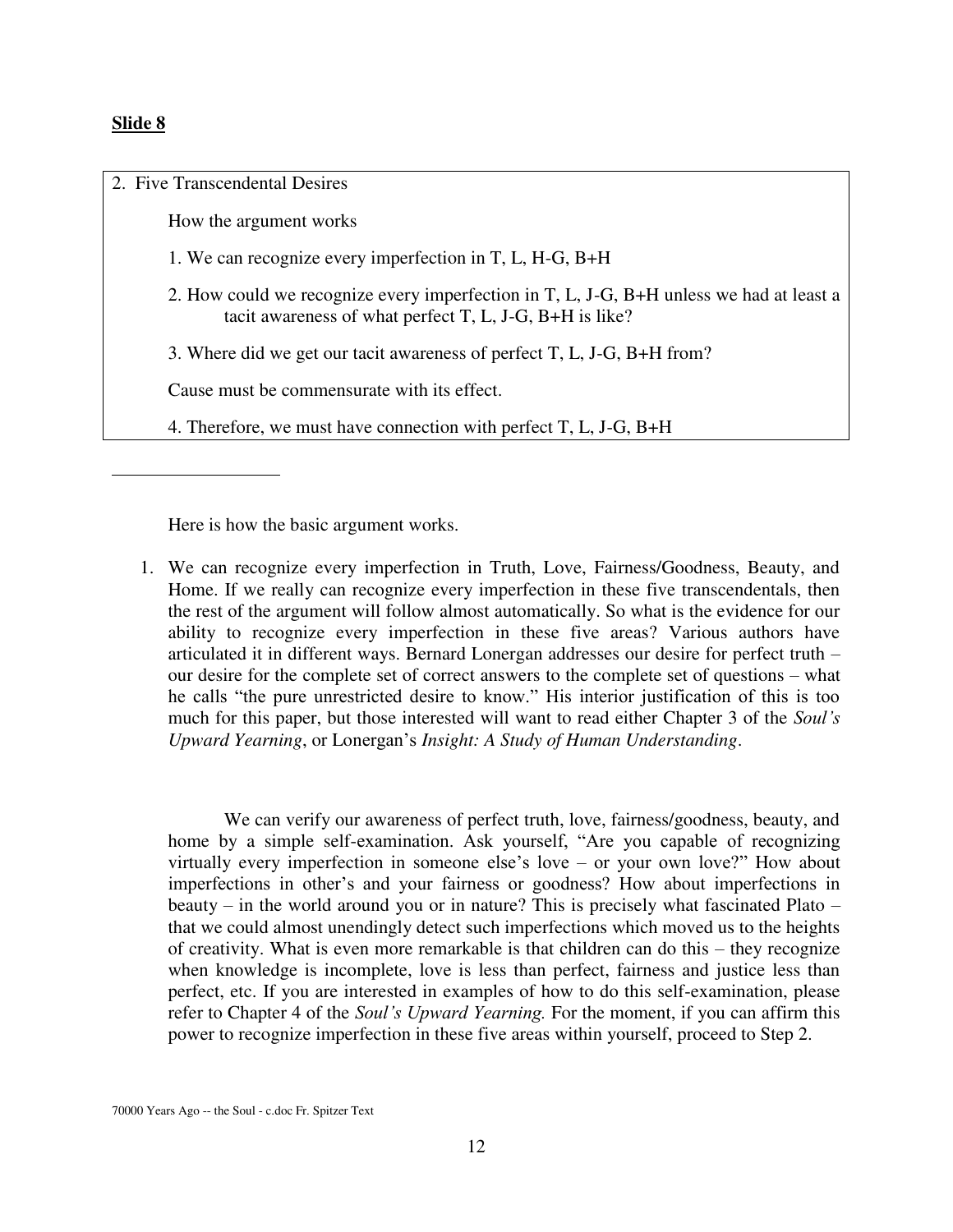- 2. How could we recognize every imperfection in these five transcendentals if we did not have at least a tacit awareness of what *perfect* truth, *perfect* love, *perfect* fairness/goodness, *perfect* beauty, and *perfect* home would be like? Without such a tacit awareness of perfection in these transcendental characteristics, imperfections in them would never occur to us. We would be like chimpanzees – having no sense of intellectual discovery, no sense of authenticity in love, no sense of fairness or justice, no sense of beauty, and no sense of a perfect home.
- 3. Where did we get our tacit awareness of these five transcendentals in their perfection? It could not be from our experience, because there is no perfect truth, perfect love, perfect fairness/goodness, etc., in the world around us – or, for that matter, *in* us. Thus we must make recourse to the first law of causation  $-$  a cause must be commensurate with its effect. This means that if we have a tacit awareness of perfect truth, it must come from a cause capable of producing this awareness in us – namely, a cause that can account for perfect truth – such as perfect truth itself. Similarly, our awareness of perfect love must be caused by something that can account for perfect love – such as perfect love itself, and so forth.
- 4. This means that our consciousness must have some connection with perfect truth itself, perfect love itself, perfect fairness/goodness itself, perfect beauty itself, and perfect home itself. Since the time of Plato, these five perfections in themselves have been identified with God, but not arbitrarily – for a very good reason which I am afraid is beyond the scope of this presentation. Those interested in the formal proof of why a necessary uncaused cause must be a unique unrestricted act of thinking which is the creator of all else that is (i.e. God) – please read Chapter 3 of my book the *Soul's Upward Yearning.* Those interested in why this unique unrestricted act of thinking (i.e. God) must be the single source of perfect truth, love, goodness, beauty, and home will want to read Chapter 4 of the same book.

If this argument is correct, then human beings not only have transcendental awareness and transcendental desires, we have a connection with the source of all transcendental perfections – namely, God. Another way of saying this is that God is present to human consciousness, and his presence engenders within us the tacit awareness for perfect truth, love, goodness, etc., which causes virtually every kind of human creativity and striving. Could this be the reason why human beings 70,000 years ago suddenly became religious, artistic, mathematical, and symbolic? If so, then it was not only our transcendent soul that engendered these forms of inquiry, creativity, and striving within us, it was concomitantly God's presence to our souls.

This is why Augustine begins his *Confessions* with the perennial truth -- "For Thou hast made us for Thyself and our hearts are restless until they rest in Thee." We are made for perfect truth, perfect love, perfect justice, perfect beauty, and perfect home. Thus only God – who is perfect truth, love, goodness, beauty, and home – can satisfy us. Without him, therefore, we will never be satisfied or fulfilled – we will never be at peace.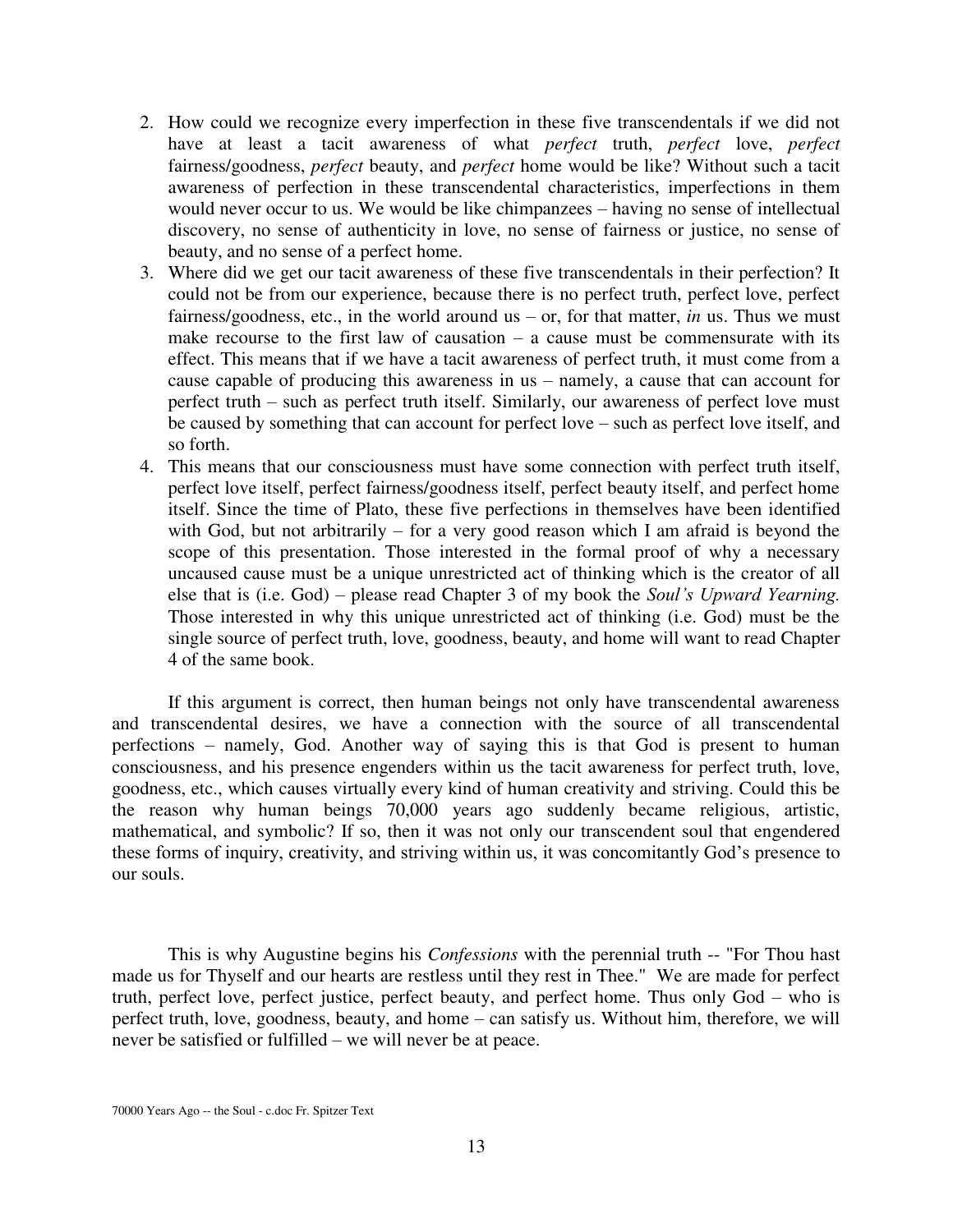Let me go to a third point very quickly -- the distinction between perceptual ideas and conceptual ideas. I don't have a whole lot of time to explain this, but it is important for answering the question of how we came to our universal syntactical linguistic ability.

### **Slide 9**

 $\overline{a}$ 

 $\overline{a}$ 

Conceptual Ideas and Heuristic Notions.

- 1) Perceptual vs. conceptual ideas latter can be used as objects, predicates and categories.
- 2) Conceptual ideas are relational requiring heuristic notion to organize.
- 3) Heuristic notions are highest conceptual ideas and cannot be learned from external world without using the very thing learned – vicious circle – therefore, innate.
- 4) Where did innate heuristic notions come from?

 In brief, perceptual ideas are those that come from singular images or a symbol of a singular image (e.g. a banana or the American Sign Language for banana). Chimpanzees and other higher vertebrates are capable of forming perceptual ideas. Conceptual ideas are those that *relate* perceptual ideas to one another or *relate* perceptual ideas to conceptual ideas, or *relate* conceptual ideas among one another. These relational ideas are the basis for predicates and objects in a sentence. Individual things (perceptual ideas) can only ground a *subject* in a sentence. This is why chimpanzees cannot pass the syntax test. If they have no conceptual ideas (relational ideas), they cannot comprehend a predicate or an object – only subjects – in which case passing a syntax test is absolutely hopeless.

 Notice that the vast majority of ideas we have and words we use are conceptual ideas – that is they are ideas that have no individual referent – such as the image of a banana, the image of a person, the image of a tree, etc. Read the previous two pages, and count the number of words that have individual referents. I'll bet they are less than 5% of the words on the page. All the rest of the words are grounded in conceptual ideas – relationships among perceptual and conceptual ideas.

Now here is the problem we noted above. If we are to relate ideas to one another, we will have to use some heuristic context through which they are related. The largest general heuristic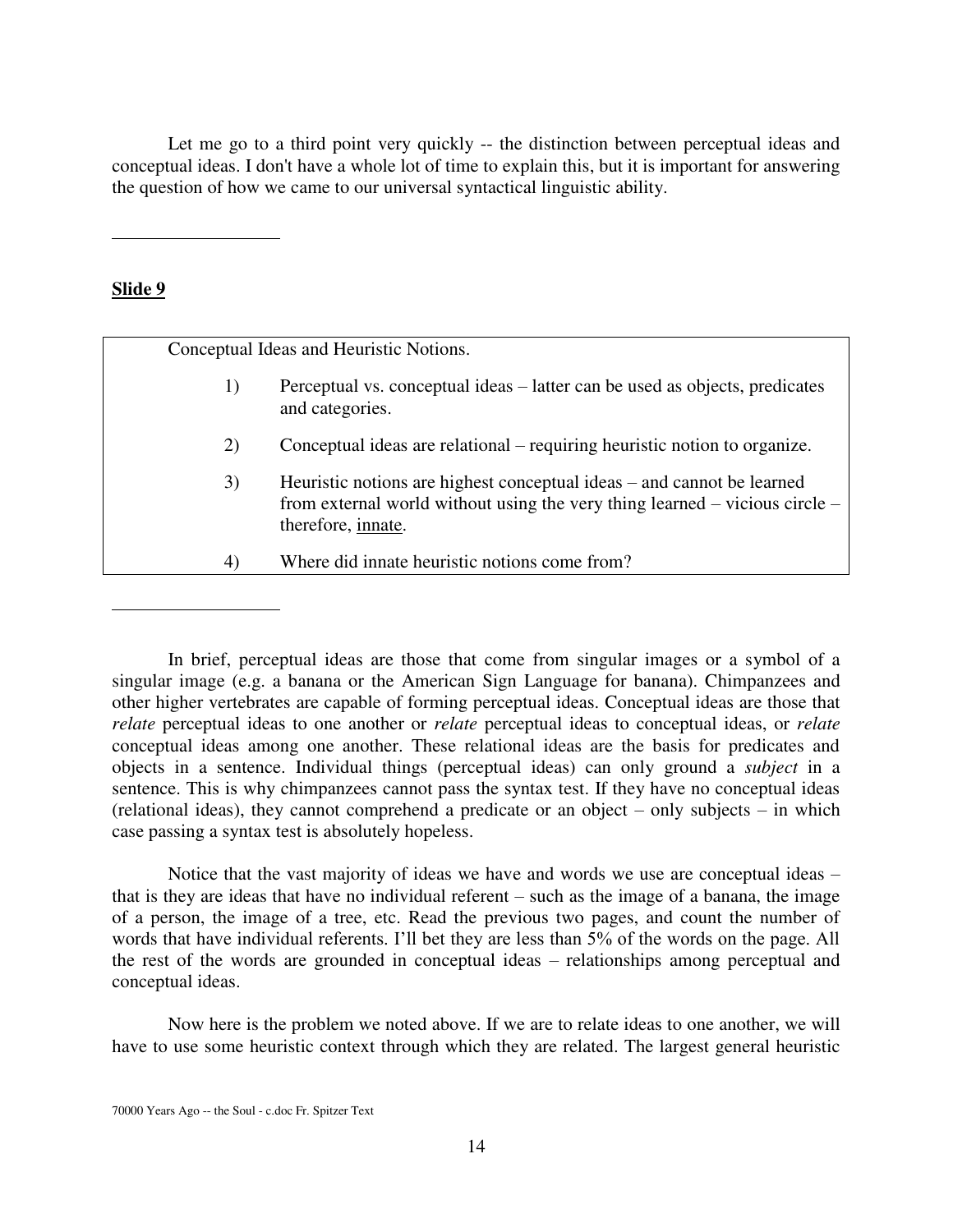contexts are the six major questions – what, where, when, why, how, and how many. But notice something – these heuristic contexts are the highest level of relational ideas that there are! This is precisely how they can be the heuristic context to relate all other ideas.

Now here is the rub. If we have to understand the meaning of these six highest heuristic notions in order to relate any idea to any other idea, and we have to relate ideas to one another in order to transform individual perceptual ideas from our experience into the conceptual ideas necessary for syntax and understanding, then how could we have ever derived the six heuristic notions from experience? We would have to have known them *before* we derived them from our experience – because we would have to have used them to do so. This is a vicious circle. Therefore, these six heuristic notions must be innate – and since they abstract from all individuality, they cannot be reduced to physical reality which is manifest in precisely this way. This last point is important – every dimension of our brain – even quantum activity – is individuated (and subject to individuation), but the six heuristic notions in themselves have no such individuation – they prescind from it, implying that they are not physical -- that they are not produced by brain processes, patterns, or "wiring." As Plato, Aristotle, Saint Augustine, Saint Thomas Aquinas, Immanuel Kant, Bernard Lonergan, and Sir John Eccles among many many others have concluded, the six heuristic notions are not only innate, they are transphysical – and the mind that grasps them is transphysical as well. If you are interested in the more lengthy explanation of conceptual ideas and the transphysical nature of the mind, see the *Soul's Upward Yearning* Chapters 3&6, as well as the references there to Eccles and Lonergan.

Alas, I have run out of time, and we are not going to be able to get to David Chalmers' interesting contention about human consciousness being non-reducible to physical processes. It is a very interesting argument which merits considerable attention. Those interested in the transphysical nature of consciousness may want to refer to Chapter 6 of the *Soul's Upward Yearning.* I provide here a slide which gives you an idea of how the general argument proceeds.

#### **Slide 10**

## **The Hard Problem of Consciousness**

- **1. We experience ourselves experiencing—and we are aware of our awareness.**
- **2. No other species in the animal kingdom has this (Herbert Terrace).**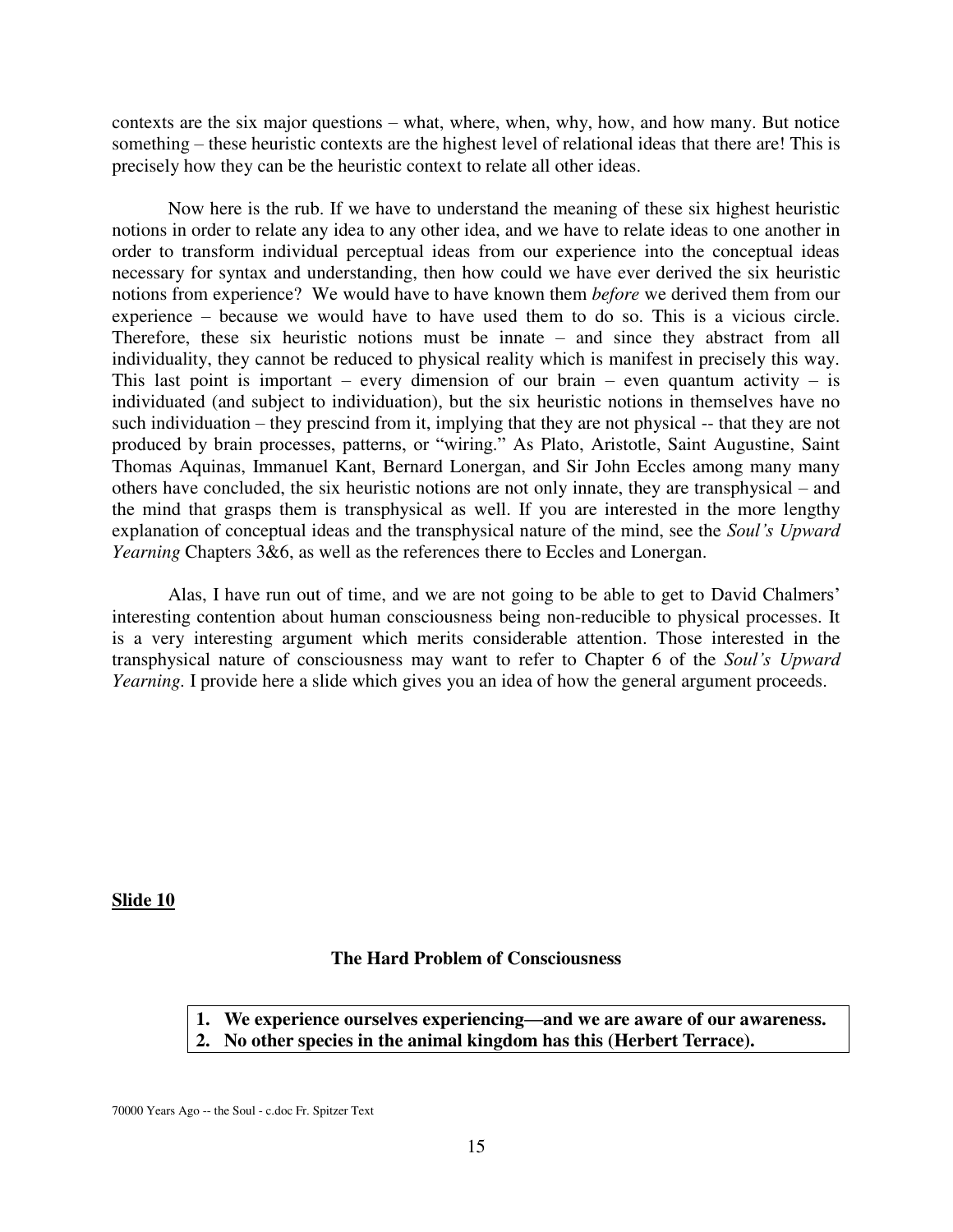- **3. Physical processes cannot replicate this (David Chalmers).**
- **4. Why? The same reality is in two different positions with respect to itself at the same time.**
- **5. This transcends classical, relativistic, and Quantum physics.**

We are also not going to be able to discuss Gödel's Proof and the transcendental nature of the human grasp of mathematics (as distinct from all artificial intelligence). This too is an important indication of our transphysical soul particularly as the argument has been re-articulated by John Lucas and Roger Penrose. Those interested in this argument may want to read Chapter 3 of the *Soul's Upward Yearning* as well as Stephen Barr's book *Modern Physics and Ancient Faith.* I again provide a slide giving the basic argument.

## **Slide 11**

## **Gödel's Theorem**

- **1. We can recognize problems in algorithms and correct them without making recourse to them.**
- **2. Therefore, we must be aware of higher mathematical formulizations than are in any other previous set of algorithms.**
- **3. No artificial intelligence (computer) can do this—they are dependent on formulizations, rules and algorithms given to them.**
- **4. Human mathematical intellection is transphysical.**

We asked a question at the inception of this presentation – "What caused the explosion of communication, creativity, inquiry, and transcendence that occurred 70,000 years ago? -- What gave rise to the sudden appearance of a universal syntactical language, abstract numeration and mathematics, interest in religion, art, and symbol, and an indomitable spirit of inquiry, discovery, and adventure – in human beings alone?" We have cast doubt on the ability of physical processes in the brain to do this, and tried to validate these doubts by assessing the requirements for our five transcendental desires (entailing the tacit awareness of perfect truth, love, goodness, beauty, and home) as well as the requirements for conceptual ideas and the six heuristic notions they presuppose. In giving this validation, we pointed to a more reasonable and responsible explanation for the heuristic notions so necessary for conceptual ideas (and therefore universal syntactical language and abstract mathematics) and for the five kinds of transcendental awareness (which give rise to our interest in art, music, transcendence, religion, and all the social norms that follow from this) – namely a transphysical, transcendental soul. Lest it be thought that a transphysical soul is only an intellectual fiction used to ground the transcendental powers addressed above, we delved into the peer reviewed medical studies of near death experiences to